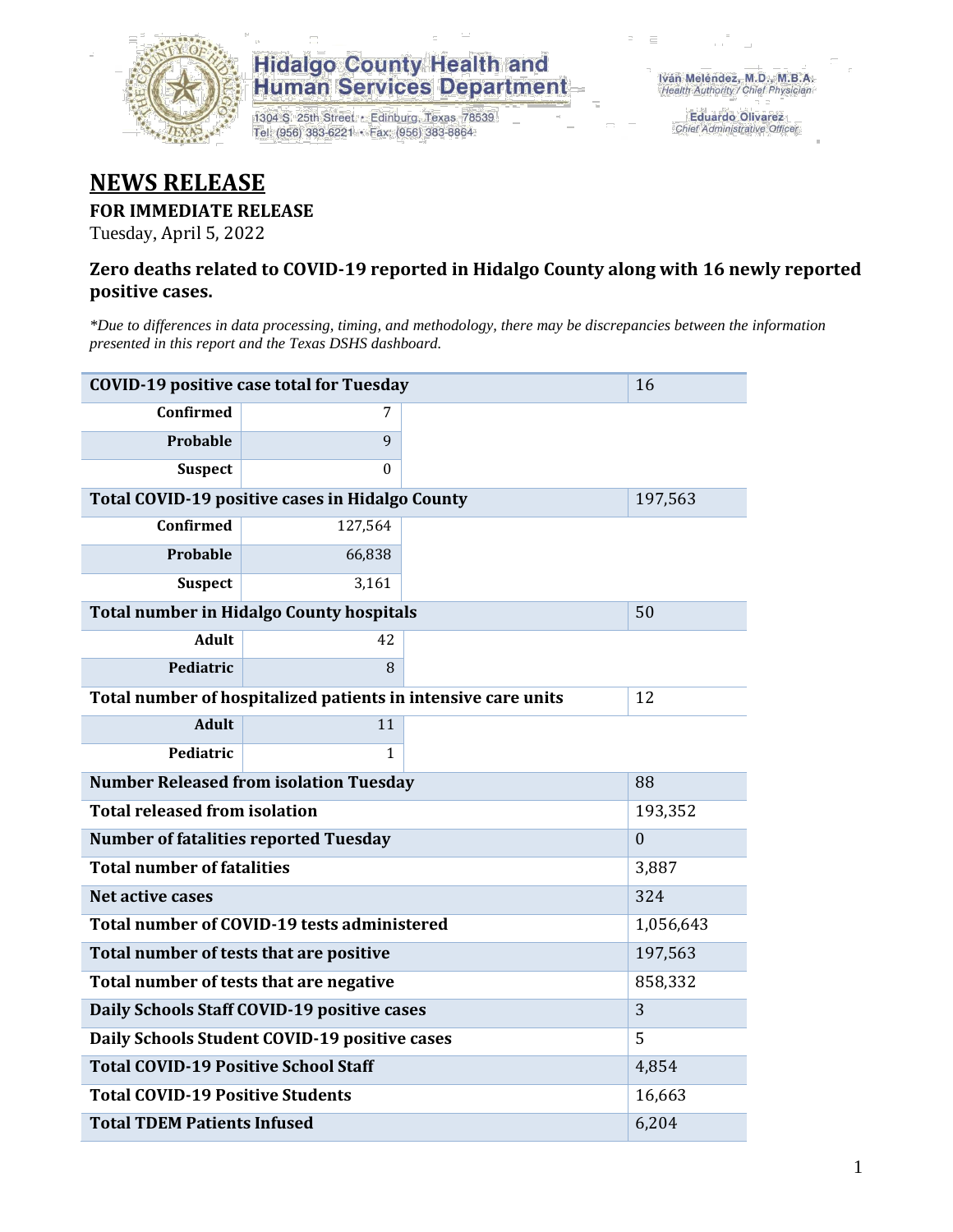

### **Hidalgo County Health and Human Services Department**

1304 S. 25th Street · Edinburg, Texas 78539 Tel: (956) 383-6221 · Fax: (956) 383-8864

Iván Meléndez, M.D., M.B.A. Health Authority / Chief Physician

> **Eduardo Olivarez** Chief Administrative Officer

*Hidalgo County uses the case status definition provided by the Texas Department of State Health Service's 2020 Epi Case Criteria Guide revised November 2020.*

- *1. Confirmed: A person who has tested positive through a molecular or PCR (oral or nasal swabs) test that looks for the presence of the virus's genetic material.*
- *2. Probable: A person who meets presumptive laboratory evidence through detection of COVID-19 by antigen test in a respiratory specimen.*
- *3. Suspect: A person who meets supported laboratory evidence through detection of specific antibodies in serum, plasma, whole body, and no prior history of being confirmed or probable case.*

*For more information of case status definition for COVID-19, please refer to:*

<https://www.dshs.state.tx.us/IDCU/investigation/epi-case-criteria-guide/2020-Epi-Case-Criteria-Guide.pdf>

Case Breakdown by Age Group:

| <b>Age Range</b> | <b>Number of Cases</b> |  |  |  |
|------------------|------------------------|--|--|--|
| $0 - 11$         | 4                      |  |  |  |
| 12-19            | 3                      |  |  |  |
| 20s              | 3                      |  |  |  |
| 30 <sub>s</sub>  | 1                      |  |  |  |
| 40s              | 3                      |  |  |  |
| 50s              | $\mathbf{1}$           |  |  |  |
| 60s              | 1                      |  |  |  |
| $70+$            | 0                      |  |  |  |
| Total:           | 16                     |  |  |  |